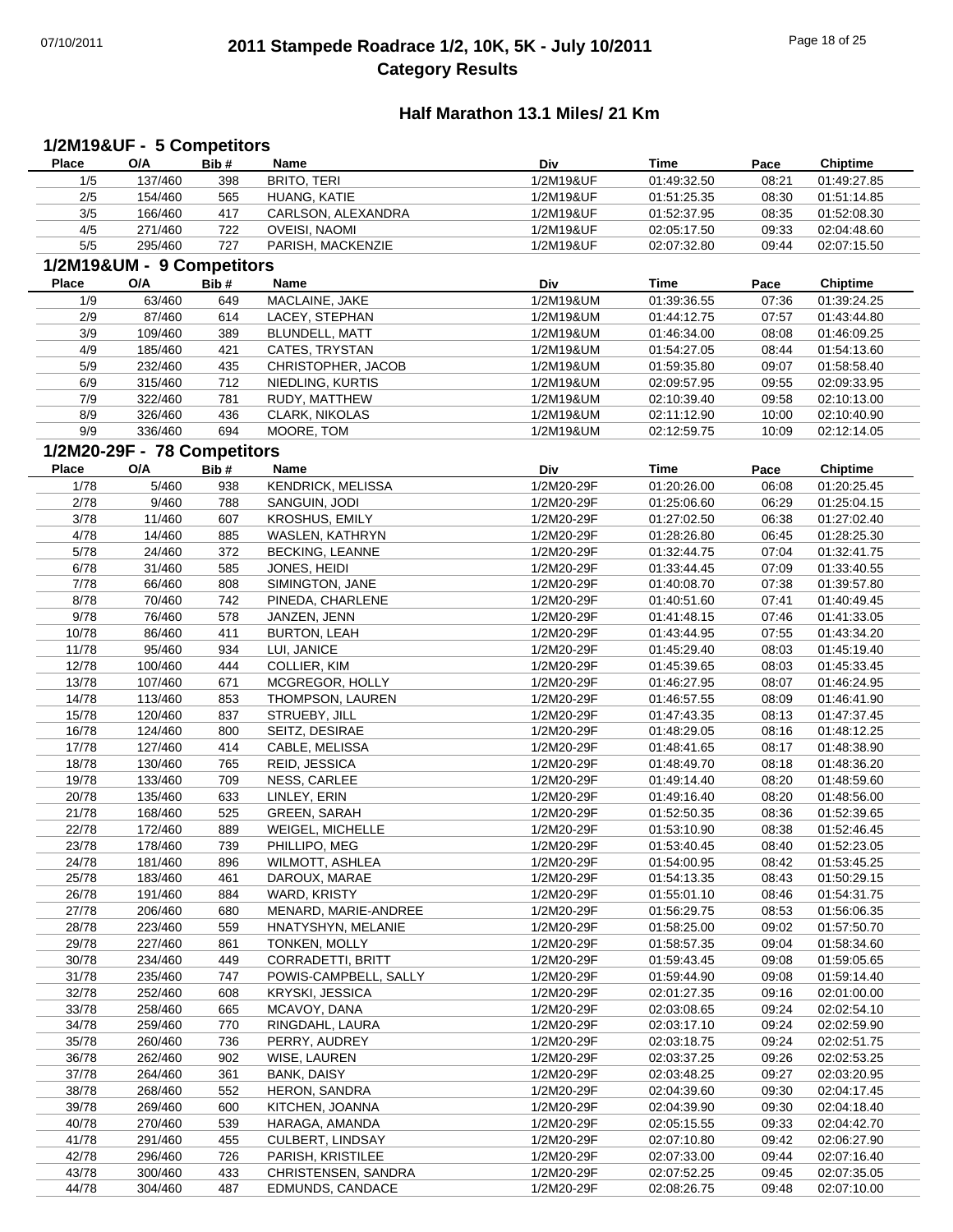## 07/10/2011 **2011 Stampede Roadrace 1/2, 10K, 5K - July 10/2011** Page 19 of 25 **Category Results**

#### **Half Marathon 13.1 Miles/ 21 Km**

## **1/2M20-29F - 78 Competitors**

| <b>Place</b> | O/A                         | Bib# | Name                      | Div        | Time                       | Pace  | <b>Chiptime</b> |
|--------------|-----------------------------|------|---------------------------|------------|----------------------------|-------|-----------------|
| 45/78        | 308/460                     | 664  | MAURICE, KATELYNN         | 1/2M20-29F | 02:08:57.25                | 09:50 | 02:08:06.15     |
| 46/78        | 310/460                     | 648  | MACINTYRE, ASHLEY         | 1/2M20-29F | 02:09:10.30                | 09:51 | 02:08:41.60     |
| 47/78        | 311/460                     | 690  | MOK, JANICE               | 1/2M20-29F | 02:09:23.05                | 09:52 | 02:08:40.10     |
| 48/78        | 313/460                     | 529  | GUTIERREZ, JENNIFER       | 1/2M20-29F | 02:09:51.85                | 09:54 | 02:09:10.70     |
| 49/78        | 316/460                     | 875  | VREDENBURG, LAUREN        | 1/2M20-29F | 02:10:02.85                | 09:55 | 02:09:36.30     |
| 50/78        | 317/460                     | 737  | PERRY, HILARY             | 1/2M20-29F | 02:10:03.05                | 09:55 | 02:09:35.45     |
| 51/78        | 327/460                     | 517  | GILL, NICOLE              | 1/2M20-29F | 02:11:17.60                | 10:01 | 02:10:44.50     |
| 52/78        | 329/460                     | 619  | LARTER, JESSIE            | 1/2M20-29F | 02:11:43.20                | 10:03 | 02:11:20.40     |
|              |                             |      | BREMNER, JULIA            | 1/2M20-29F |                            |       |                 |
| 53/78        | 335/460                     | 397  |                           |            | 02:12:53.00<br>02:13:09.85 | 10:08 | 02:12:50.60     |
| 54/78        | 339/460                     | 880  | WALLACE, JAMIE            | 1/2M20-29F |                            | 10:09 | 02:12:25.00     |
| 55/78        | 346/460                     | 393  | BOSCH, JASMINE            | 1/2M20-29F | 02:14:17.05                | 10:15 | 02:13:46.95     |
| 56/78        | 349/460                     | 370  | <b>BEAUJOT, FRANCINE</b>  | 1/2M20-29F | 02:14:54.00                | 10:17 | 02:14:31.30     |
| 57/78        | 358/460                     | 404  | <b>BRYANT, JESSIE</b>     | 1/2M20-29F | 02:16:34.30                | 10:25 | 02:15:56.20     |
| 58/78        | 363/460                     | 679  | MCREYNOLDS, BETH          | 1/2M20-29F | 02:17:55.30                | 10:31 | 02:17:11.45     |
| 59/78        | 365/460                     | 467  | DE CHAMPLAIN, JENNY       | 1/2M20-29F | 02:18:06.10                | 10:32 | 02:17:23.30     |
| 60/78        | 368/460                     | 570  | HUSTON, JENNA             | 1/2M20-29F | 02:18:29.40                | 10:34 | 02:17:44.20     |
| 61/78        | 371/460                     | 609  | KUNG, ANITA               | 1/2M20-29F | 02:19:00.35                | 10:36 | 02:18:32.95     |
| 62/78        | 372/460                     | 666  | MCCARNEY, TARA            | 1/2M20-29F | 02:19:17.60                | 10:38 | 02:18:32.15     |
| 63/78        | 373/460                     | 827  | STAN-HAROLD, VICTORIA     | 1/2M20-29F | 02:19:19.80                | 10:38 | 02:17:53.70     |
| 64/78        | 375/460                     | 775  | ROCHE, ASHLEY             | 1/2M20-29F | 02:19:34.95                | 10:39 | 02:19:01.15     |
| 65/78        | 387/460                     | 424  | CHAN, MICHELLE            | 1/2M20-29F | 02:22:35.95                | 10:53 | 02:22:30.20     |
| 66/78        | 390/460                     | 357  | AUMULLER, JEN             | 1/2M20-29F | 02:25:29.85                | 11:06 | 02:24:49.30     |
| 67/78        | 401/460                     | 711  | NIEDLING, ALISON          | 1/2M20-29F | 02:28:10.35                | 11:18 | 02:27:43.50     |
| 68/78        | 409/460                     | 486  | EBERTH, KRISTIN           | 1/2M20-29F | 02:30:19.35                | 11:28 | 02:24:30.90     |
| 69/78        | 416/460                     | 772  | ROBINSON, CANDICE         | 1/2M20-29F | 02:31:28.15                | 11:33 | 02:30:41.35     |
|              |                             |      | LONGTIN, KRISTIN          |            |                            |       |                 |
| 70/78        | 417/460                     | 637  |                           | 1/2M20-29F | 02:31:50.90                | 11:35 | 02:31:08.20     |
| 71/78        | 421/460                     | 695  | MORENCY, GUILLAUME        | 1/2M20-29F | 02:33:53.60                | 11:44 | 02:32:35.85     |
| 72/78        | 426/460                     | 412  | <b>BUTT, MONICA</b>       | 1/2M20-29F | 02:35:45.35                | 11:53 | 02:35:01.35     |
| 73/78        | 432/460                     | 842  | SUGANO, CRISTALYN         | 1/2M20-29F | 02:37:46.20                | 12:02 | 02:33:52.50     |
| 74/78        | 434/460                     | 810  | SKINNER, WHITNEY          | 1/2M20-29F | 02:38:38.55                | 12:06 | 02:38:01.85     |
| 75/78        | 437/460                     | 878  | WAKEMAN, REBECCA          | 1/2M20-29F | 02:41:08.05                | 12:18 | 02:39:17.65     |
| 76/78        | 439/460                     | 647  | <b>MACHACEK, ERIN</b>     | 1/2M20-29F | 02:41:17.65                | 12:18 | 02:40:35.20     |
| 77/78        | 441/460                     | 869  | UNRUH, NIKKI              | 1/2M20-29F | 02:46:55.50                | 12:44 | 02:46:10.60     |
| 78/78        | 445/460                     | 419  | CASTEJON, KHRIZA          | 1/2M20-29F | 02:57:06.75                | 13:31 | 02:57:06.75     |
|              | 1/2M20-29M - 47 Competitors |      |                           |            |                            |       |                 |
| <b>Place</b> | O/A                         | Bib# | Name                      | Div        | Time                       | Pace  | <b>Chiptime</b> |
| 1/47         | 1/460                       | 562  | HOPFNER, GEOFF            | 1/2M20-29M | 01:16:45.25                | 05:51 | 01:16:44.45     |
| 2/47         | 2/460                       |      | <b>BELL, DARCY</b>        |            |                            |       |                 |
|              |                             | 929  |                           | 1/2M20-29M | 01:18:30.70                | 05:59 | 01:18:30.30     |
| 3/47         | 7/460                       | 502  | FULLER, JONATHAN          | 1/2M20-29M | 01:23:39.75                | 06:23 | 01:23:37.55     |
| 4/47         | 10/460                      | 708  | NESBITT, PATRICK          | 1/2M20-29M | 01:25:37.80                | 06:32 | 01:25:35.80     |
| 5/47         | 18/460                      | 432  | CHOI, EDWARD              | 1/2M20-29M | 01:29:39.95                | 06:50 | 01:29:38.05     |
| 6/47         | 27/460                      | 468  | DE PALEZIEUX, KRIS        | 1/2M20-29M | 01:33:23.85                | 07:07 | 01:32:52.80     |
| 7/47         | 29/460                      | 760  | RASMUSSEN, CORY           | 1/2M20-29M | 01:33:39.00                | 07:08 | 01:33:27.80     |
| 8/47         | 30/460                      | 935  | THOMPSON, IAN             | 1/2M20-29M | 01:33:44.45                | 07:09 | 01:33:32.15     |
| 9/47         | 32/460                      | 940  | SASSO, JOHN               | 1/2M20-29M | 01:33:44.85                | 07:09 | 01:33:41.00     |
| 10/47        | 37/460                      | 702  | NELSON, ERIK              | 1/2M20-29M | 01:34:24.55                | 07:12 | 01:34:06.90     |
| 11/47        | 43/460                      | 369  | <b>BEAMISH, TAYLOR</b>    | 1/2M20-29M | 01:35:25.50                | 07:17 | 01:35:17.90     |
| 12/47        | 46/460                      | 917  | <b>BOUDOURIS, YIORGOS</b> | 1/2M20-29M | 01:36:48.30                | 07:23 | 01:36:46.80     |
| 13/47        | 49/460                      | 850  | TENOVE, JEFF              | 1/2M20-29M | 01:37:13.60                | 07:25 | 01:37:04.80     |
| 14/47        | 52/460                      | 684  | MANNAS, MILES             | 1/2M20-29M | 01:37:47.35                | 07:27 | 01:37:34.65     |
| 15/47        | 56/460                      | 526  | <b>GREENLAY, BRENDON</b>  | 1/2M20-29M | 01:38:47.70                | 07:32 | 01:38:42.70     |
| 16/47        | 57/460                      | 377  | <b>BENKE, MICHAEL</b>     | 1/2M20-29M | 01:38:50.65                | 07:32 | 01:38:38.85     |
| 17/47        | 59/460                      | 809  | SINCLAIR, ETHAN           | 1/2M20-29M | 01:39:01.40                | 07:33 | 01:38:51.25     |
| 18/47        | 71/460                      | 923  | VANDERVEEN, DWAYNE        | 1/2M20-29M | 01:40:58.80                | 07:42 | 01:40:52.60     |
|              |                             |      |                           |            |                            |       |                 |
| 19/47        | 72/460                      | 777  | ROSS, KYLE                | 1/2M20-29M | 01:41:11.75                | 07:43 | 01:41:06.95     |
| 20/47        | 73/460                      | 457  | WILLIS, CURTIS            | 1/2M20-29M | 01:41:14.00                | 07:43 | 01:40:52.60     |
| 21/47        | 89/460                      | 567  | HUNT, CHRIS               | 1/2M20-29M | 01:44:30.85                | 07:58 | 01:44:18.25     |
| 22/47        | 91/460                      | 594  | KENDAL, JEFF              | 1/2M20-29M | 01:45:01.15                | 08:00 | 01:44:53.10     |
| 23/47        | 99/460                      | 797  | SCHULTZ, ADAM             | 1/2M20-29M | 01:45:39.65                | 08:03 | 01:45:31.85     |
| 24/47        | 112/460                     | 922  | ROACH, JUSTIN             | 1/2M20-29M | 01:46:55.95                | 08:09 | 01:46:31.25     |
| 25/47        | 118/460                     | 668  | MCCUTCHAN, WILSON         | 1/2M20-29M | 01:47:37.65                | 08:12 | 01:47:26.05     |
| 26/47        | 131/460                     | 927  | <b>JUSKA, TRAVIS</b>      | 1/2M20-29M | 01:49:08.90                | 08:19 | 01:48:42.90     |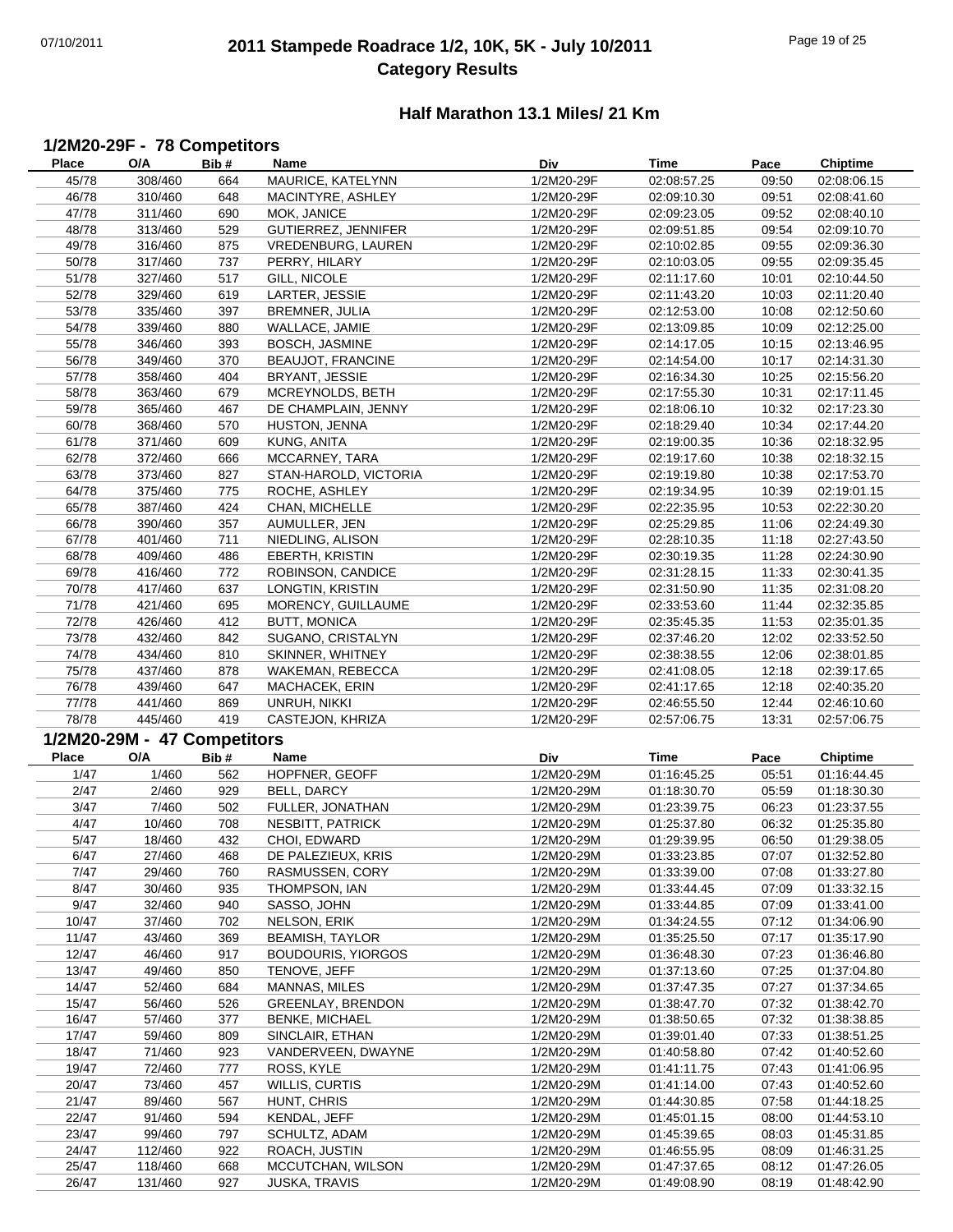## 07/10/2011 **2011 Stampede Roadrace 1/2, 10K, 5K - July 10/2011** Page 20 of 25 **Category Results**

#### **Half Marathon 13.1 Miles/ 21 Km**

#### **1/2M20-29M - 47 Competitors**

| <b>Place</b> | O/A                         | Bib# | Name                       | Div        | Time        | Pace  | Chiptime        |
|--------------|-----------------------------|------|----------------------------|------------|-------------|-------|-----------------|
| 27/47        | 134/460                     | 591  | MANNAS, KAVANAGH           | 1/2M20-29M | 01:49:15.30 | 08:20 | 01:49:02.35     |
| 28/47        | 149/460                     | 918  | LUI, MATTHEW               | 1/2M20-29M | 01:50:54.55 | 08:28 | 01:50:45.25     |
| 29/47        | 158/460                     | 415  | CAMPBELL, JONATHAN         | 1/2M20-29M | 01:51:34.20 | 08:30 | 01:50:46.70     |
| 30/47        | 161/460                     | 914  | ZUCCARINI, MICHAEL         | 1/2M20-29M | 01:51:40.55 | 08:31 | 01:51:38.75     |
| 31/47        | 162/460                     | 924  | SEREBRYANSKY, STAN         | 1/2M20-29M | 01:51:47.05 | 08:31 | 01:51:42.10     |
| 32/47        | 188/460                     | 437  | CLARK, TYLER               | 1/2M20-29M | 01:54:46.35 | 08:45 | 01:54:37.00     |
| 33/47        | 198/460                     | 763  | RAWSON, TOM                | 1/2M20-29M | 01:55:42.10 | 08:49 | 01:55:25.05     |
| 34/47        | 211/460                     | 740  | PHILLIPS, SHAUN            | 1/2M20-29M | 01:57:27.50 | 08:57 | 01:57:11.70     |
| 35/47        | 213/460                     | 693  | MOORE, KALEB               | 1/2M20-29M | 01:57:58.50 | 09:00 | 01:57:40.75     |
|              |                             |      |                            |            |             |       | 01:57:31.85     |
| 36/47        | 214/460                     | 527  | GROBE, COREY               | 1/2M20-29M | 01:58:01.95 | 09:00 |                 |
| 37/47        | 334/460                     | 688  | MITTON, HENRY              | 1/2M20-29M | 02:12:52.80 | 10:08 | 02:12:50.65     |
| 38/47        | 351/460                     | 573  | HYSTAD, PERRY              | 1/2M20-29M | 02:15:22.65 | 10:20 | 02:14:50.85     |
| 39/47        | 356/460                     | 584  | JOHNSTON, ADAM             | 1/2M20-29M | 02:16:01.90 | 10:23 | 02:15:43.40     |
| 40/47        | 369/460                     | 803  | SHAW, JOE                  | 1/2M20-29M | 02:18:39.85 | 10:35 | 02:18:05.30     |
| 41/47        | 384/460                     | 887  | WAUGH, DAVID               | 1/2M20-29M | 02:22:06.50 | 10:50 | 02:21:31.00     |
| 42/47        | 408/460                     | 867  | UNG, THANG                 | 1/2M20-29M | 02:29:59.55 | 11:27 | 02:29:59.55     |
| 43/47        | 413/460                     | 761  | RATTI, PAUL                | 1/2M20-29M | 02:30:48.50 | 11:30 | 02:30:08.85     |
| 44/47        | 422/460                     | 802  | SHANNON, MICHAEL           | 1/2M20-29M | 02:34:01.65 | 11:45 | 02:33:10.50     |
| 45/47        | 423/460                     | 909  | YSSELMUIDEN, COLIN         | 1/2M20-29M | 02:34:01.85 | 11:45 | 02:33:11.55     |
| 46/47        | 427/460                     | 440  | CLEMENS, AARON             | 1/2M20-29M | 02:35:45.70 | 11:53 | 02:35:02.05     |
| 47/47        | 442/460                     | 759  | RAMLER, ANDREW             | 1/2M20-29M | 02:47:57.45 | 12:49 | 02:47:21.85     |
|              |                             |      |                            |            |             |       |                 |
|              | 1/2M30-39F - 75 Competitors |      |                            |            |             |       |                 |
| <b>Place</b> | O/A                         | Bib# | Name                       | Div        | Time        | Pace  | <b>Chiptime</b> |
| 1/75         | 34/460                      | 677  | MCLEOD, CANDICE            | 1/2M30-39F | 01:33:53.00 | 07:10 | 01:33:50.60     |
| 2/75         | 35/460                      | 936  | MCEVOY, CHRISTINE          | 1/2M30-39F | 01:33:54.45 | 07:10 | 01:33:47.35     |
| 3/75         | 40/460                      | 616  | LANDRY, ANNE MARIE         | 1/2M30-39F | 01:34:57.85 | 07:14 | 01:34:52.10     |
| 4/75         | 83/460                      | 716  | NYE, LINDSAY               | 1/2M30-39F | 01:43:16.40 | 07:52 | 01:43:12.80     |
| 5/75         | 105/460                     | 359  | AYRISS, AZRA               | 1/2M30-39F | 01:45:54.00 | 08:05 | 01:45:40.55     |
| 6/75         | 123/460                     | 834  | STEWART, TARA              | 1/2M30-39F | 01:48:28.15 | 08:16 | 01:48:16.00     |
| 7/75         | 132/460                     | 707  | ROWDEN, NATASHA            | 1/2M30-39F | 01:49:11.85 | 08:20 | 01:48:47.25     |
| 8/75         | 138/460                     | 904  | <b>WOLTON, SARAH</b>       | 1/2M30-39F | 01:49:38.05 | 08:22 | 01:49:30.95     |
| 9/75         | 144/460                     | 857  | THOMSEN, SHANNON           | 1/2M30-39F | 01:50:02.35 | 08:23 | 01:49:49.25     |
| 10/75        | 146/460                     | 349  | ABUSOW, RACHEL             | 1/2M30-39F | 01:50:19.95 | 08:25 | 01:50:10.65     |
| 11/75        | 148/460                     | 602  | KOLBER, RACHEL             | 1/2M30-39F | 01:50:46.50 | 08:27 | 01:50:40.20     |
| 12/75        | 169/460                     | 700  | MURPHY, AMANDA             | 1/2M30-39F | 01:52:54.75 | 08:37 | 01:52:36.85     |
| 13/75        | 170/460                     | 443  |                            | 1/2M30-39F | 01:52:55.00 | 08:37 | 01:52:35.85     |
|              |                             |      | COLEMAN, CYNTHIA           | 1/2M30-39F | 01:54:03.65 |       |                 |
| 14/75        | 182/460                     | 820  | SNOW, ALISON               |            |             | 08:42 | 01:53:43.55     |
| 15/75        | 195/460                     | 366  | BATTISTA, JENNIFER         | 1/2M30-39F | 01:55:23.20 | 08:48 | 01:55:15.00     |
| 16/75        | 196/460                     | 776  | ROMO, JENNY                | 1/2M30-39F | 01:55:27.90 | 08:48 | 01:55:26.20     |
| 17/75        | 200/460                     | 660  | MARTIN DUNN, LETICIA       | 1/2M30-39F | 01:55:51.55 | 08:50 | 01:55:30.75     |
| 18/75        | 203/460                     | 452  | COX, KRISTEEN              | 1/2M30-39F | 01:56:15.30 | 08:52 | 01:56:01.55     |
| 19/75        | 207/460                     | 448  | COOZE, MICHELLE            | 1/2M30-39F | 01:56:39.55 | 08:54 | 01:56:20.05     |
| 20/75        | 209/460                     | 719  | OLSON, JODI                | 1/2M30-39F | 01:57:01.25 | 08:55 | 01:56:56.35     |
| 21/75        | 217/460                     | 735  | PENNY, SARAH               | 1/2M30-39F | 01:58:04.95 | 09:00 | 01:57:37.50     |
| 22/75        | 219/460                     | 704  | MURRAY, LOUISE             | 1/2M30-39F | 01:58:11.95 | 09:01 | 01:57:47.95     |
| 23/75        | 224/460                     | 905  | WONG, JANE                 | 1/2M30-39F | 01:58:30.95 | 09:02 | 01:58:22.15     |
| 24/75        | 226/460                     | 620  | LAUSCHER, LEAH             | 1/2M30-39F | 01:58:57.00 | 09:04 | 01:58:50.40     |
| 25/75        | 239/460                     | 871  | VAN VLIET, AMY             | 1/2M30-39F | 02:00:11.55 | 09:10 | 01:59:47.95     |
| 26/75        | 243/460                     | 522  | <b>GOTTSCHLING, MONICA</b> | 1/2M30-39F | 02:00:26.70 | 09:11 | 02:00:03.05     |
| 27/75        | 246/460                     | 356  | ASDAGHI, NEGAR             | 1/2M30-39F | 02:00:34.30 | 09:12 | 02:00:22.60     |
| 28/75        | 249/460                     | 611  | KUZEL, KRISTIN             | 1/2M30-39F | 02:01:01.20 | 09:14 | 02:00:34.30     |
| 29/75        | 255/460                     | 667  | MCCONNELL, ERIN            | 1/2M30-39F | 02:02:10.05 | 09:19 | 02:02:01.60     |
| 30/75        | 256/460                     | 557  | HILL, JESSICA              | 1/2M30-39F | 02:02:32.25 | 09:21 | 02:01:59.00     |
| 31/75        | 257/460                     | 606  | KREMER, LISA               | 1/2M30-39F | 02:02:44.45 | 09:22 | 02:02:32.15     |
| 32/75        | 261/460                     |      | ANZOLA, MARIA              | 1/2M30-39F | 02:03:30.00 | 09:25 | 02:03:02.00     |
|              |                             | 355  |                            |            |             |       |                 |
| 33/75        | 279/460                     | 814  | SMITH, CHERYL              | 1/2M30-39F | 02:05:38.95 | 09:35 | 02:05:15.55     |
| 34/75        | 282/460                     | 870  | VAN HEE, HEIDI             | 1/2M30-39F | 02:06:04.15 | 09:37 | 02:05:16.15     |
| 35/75        | 283/460                     | 658  | MARR, TIFFANY              | 1/2M30-39F | 02:06:27.40 | 09:39 | 02:05:56.95     |
| 36/75        | 286/460                     | 524  | <b>GRECO, TABETHA</b>      | 1/2M30-39F | 02:06:33.40 | 09:39 | 02:06:21.05     |
| 37/75        | 293/460                     | 843  | SULEY, ANDREA              | 1/2M30-39F | 02:07:28.70 | 09:43 | 02:06:44.90     |
| 38/75        | 305/460                     | 848  | TANNER, PAM                | 1/2M30-39F | 02:08:39.45 | 09:49 | 02:07:43.60     |
| 39/75        | 306/460                     | 392  | BORBANDY, LAURETTA         | 1/2M30-39F | 02:08:47.40 | 09:49 | 02:07:51.60     |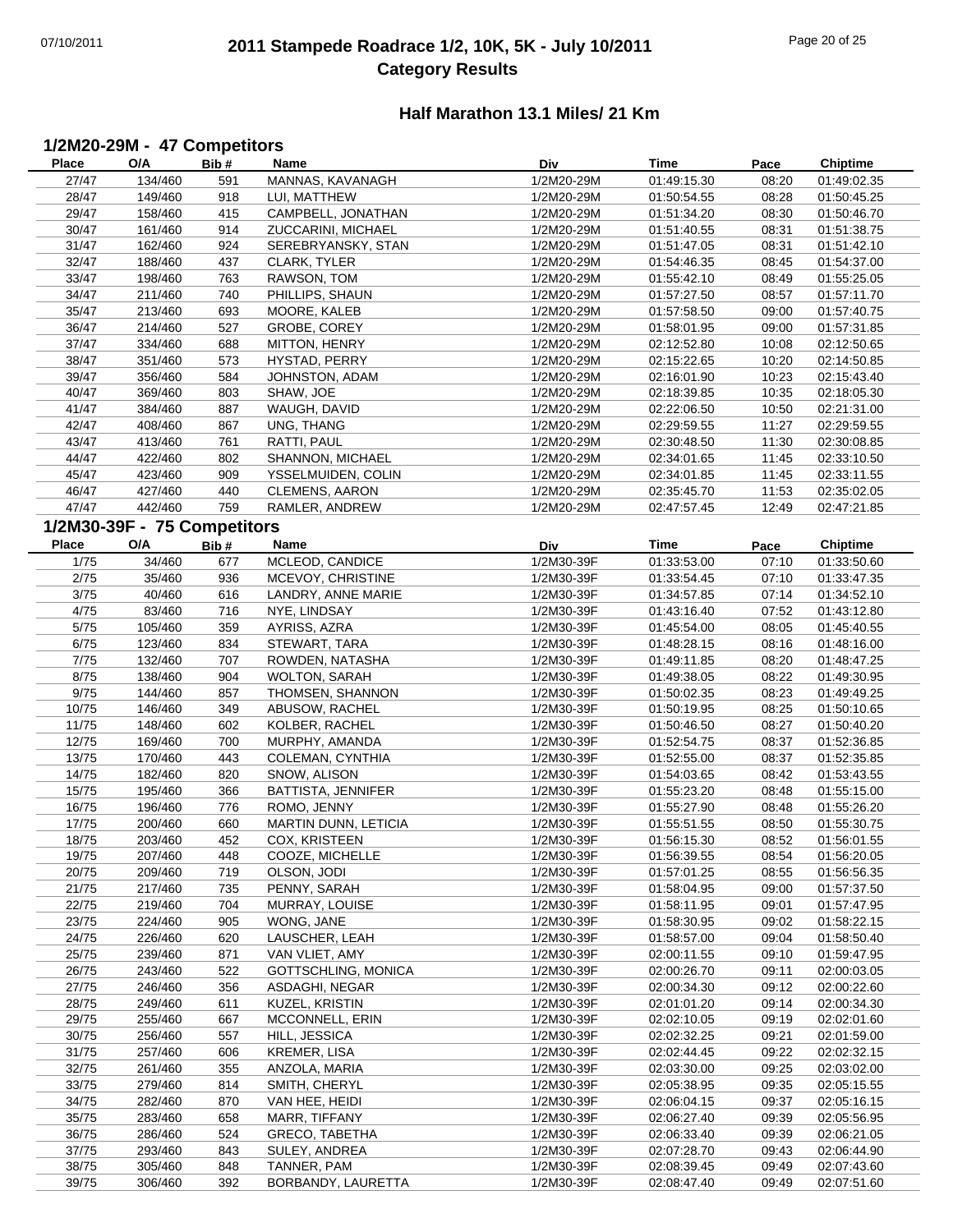## 07/10/2011 **2011 Stampede Roadrace 1/2, 10K, 5K - July 10/2011** Page 21 of 25 **Category Results**

#### **Half Marathon 13.1 Miles/ 21 Km**

## **1/2M30-39F - 75 Competitors**

| Place        | O/A                         | Bib# | Name                    | Div        | Time        | Pace  | <b>Chiptime</b> |
|--------------|-----------------------------|------|-------------------------|------------|-------------|-------|-----------------|
| 40/75        | 318/460                     | 828  | STAPELTON, MELANIE      | 1/2M30-39F | 02:10:14.50 | 09:56 | 02:09:36.30     |
| 41/75        | 324/460                     | 516  | GILL, CAROLINE          | 1/2M30-39F | 02:11:08.00 | 10:00 | 02:10:29.45     |
| 42/75        | 325/460                     | 396  | BRAY, KAREN             | 1/2M30-39F | 02:11:12.55 | 10:00 | 02:10:26.95     |
| 43/75        | 338/460                     | 791  | SCHEBESCH, SHAWNA       | 1/2M30-39F | 02:13:06.85 | 10:09 | 02:12:35.65     |
|              |                             |      | DANARD, ADRIANA         |            |             |       |                 |
| 44/75        | 341/460                     | 459  |                         | 1/2M30-39F | 02:13:30.90 | 10:11 | 02:13:25.05     |
| 45/75        | 345/460                     | 471  | DEPENCIER, SHERRI       | 1/2M30-39F | 02:14:04.80 | 10:14 | 02:13:21.75     |
| 46/75        | 348/460                     | 390  | BODEN, JAIMIE           | 1/2M30-39F | 02:14:21.45 | 10:15 | 02:14:20.35     |
| 47/75        | 360/460                     | 403  | HIGASHIDE, SACHIKO      | 1/2M30-39F | 02:17:04.40 | 10:27 | 02:16:24.15     |
| 48/75        | 366/460                     | 388  | <b>BISBY, KATHERINE</b> | 1/2M30-39F | 02:18:07.00 | 10:32 | 02:17:27.90     |
| 49/75        | 367/460                     | 458  | DAIGLE, LISE            | 1/2M30-39F | 02:18:22.55 | 10:33 | 02:17:33.85     |
| 50/75        | 370/460                     | 908  | YOUNG, NATALIE          | 1/2M30-39F | 02:18:50.90 | 10:35 | 02:18:10.20     |
| 51/75        | 382/460                     | 715  | NORBERG, NICOLE         | 1/2M30-39F | 02:21:45.65 | 10:49 | 02:20:54.20     |
| 52/75        | 392/460                     | 655  | MALVAR, MICHELLE        | 1/2M30-39F | 02:25:59.80 | 11:08 | 02:25:53.70     |
| 53/75        | 396/460                     | 756  | RADFORD, JENNIFER       | 1/2M30-39F | 02:27:00.45 | 11:13 | 02:26:53.30     |
| 54/75        | 398/460                     | 492  | FALK, PATRICIA          | 1/2M30-39F | 02:27:21.15 | 11:14 | 02:26:41.75     |
| 55/75        | 400/460                     | 588  | KARP, HEATHER           | 1/2M30-39F | 02:28:04.40 | 11:18 | 02:27:15.00     |
|              |                             |      |                         |            |             |       |                 |
| 56/75        | 404/460                     | 528  | GURBUZ, MONICA          | 1/2M30-39F | 02:28:47.25 | 11:21 | 02:28:07.25     |
| 57/75        | 405/460                     | 456  | CULLINGHAM, CAROL       | 1/2M30-39F | 02:28:49.20 | 11:21 | 02:28:09.20     |
| 58/75        | 406/460                     | 847  | TAMURA, MELANIE         | 1/2M30-39F | 02:29:01.55 | 11:22 | 02:28:10.25     |
| 59/75        | 407/460                     | 706  | NABOKA, VALENTYNA       | 1/2M30-39F | 02:29:45.30 | 11:25 | 02:29:45.30     |
| 60/75        | 411/460                     | 568  | HUNT, NICOLE            | 1/2M30-39F | 02:30:41.55 | 11:30 | 02:29:54.75     |
| 61/75        | 412/460                     | 798  | SCHWARTZ, JILLIAN       | 1/2M30-39F | 02:30:48.35 | 11:30 | 02:30:08.95     |
| 62/75        | 414/460                     | 407  | <b>BUGERA, BRANDI</b>   | 1/2M30-39F | 02:30:49.15 | 11:30 | 02:30:13.25     |
| 63/75        | 418/460                     | 413  | <b>BUXTON, UMMA</b>     | 1/2M30-39F | 02:31:53.35 | 11:35 | 02:31:11.35     |
| 64/75        | 419/460                     | 350  | ACHESON, LEANN          | 1/2M30-39F | 02:33:04.65 | 11:41 | 02:32:31.30     |
| 65/75        | 420/460                     | 545  | HARRIS, TARA            | 1/2M30-39F | 02:33:38.50 | 11:43 | 02:32:55.00     |
| 66/75        | 428/460                     | 826  | STADNYK, THERESA        | 1/2M30-39F | 02:36:18.80 | 11:55 | 02:36:15.40     |
| 67/75        | 429/460                     | 710  | NICHOLLS, CORI          | 1/2M30-39F | 02:37:22.15 | 12:00 | 02:36:35.90     |
| 68/75        | 430/460                     | 423  | CHAN, KARI              | 1/2M30-39F | 02:37:45.00 | 12:02 | 02:33:50.00     |
| 69/75        | 431/460                     | 385  | BEVERIDGE, KELLEY       | 1/2M30-39F | 02:37:46.15 | 12:02 | 02:33:53.05     |
| 70/75        | 433/460                     | 833  | STEINHAUER, KATHY       | 1/2M30-39F | 02:38:36.65 | 12:06 | 02:38:32.95     |
| 71/75        | 436/460                     | 634  | LOE, MARY               | 1/2M30-39F | 02:39:29.95 | 12:10 | 02:38:50.45     |
| 72/75        | 446/460                     | 921  | REBHOLZ, DIANA          | 1/2M30-39F | 03:03:04.05 | 13:58 | 03:02:36.70     |
| 73/75        | 456/460                     | 590  | KATONA, JODI            | 1/2M30-39F | 03:22:20.50 | 15:26 | 03:22:19.65     |
|              |                             |      |                         |            |             |       |                 |
| 74/75        | 457/460                     | 699  | MUNSIE, KRISTA          | 1/2M30-39F | 03:22:37.55 | 15:28 | 03:22:35.30     |
| 75/75        | 460/460                     | 882  | WALMSLEY, SHIRLEY       | 1/2M30-39F | 03:24:46.80 | 15:37 | 03:23:57.40     |
|              | 1/2M30-39M - 67 Competitors |      |                         |            |             |       |                 |
| <b>Place</b> | O/A                         | Bib# | Name                    | Div        | Time        | Pace  | <b>Chiptime</b> |
| 1/67         | 3/460                       | 734  | PENNY, BLAINE           | 1/2M30-39M | 01:19:18.45 | 06:03 | 01:19:18.20     |
| 2/67         | 4/460                       | 358  | AUSTIN, NICK            | 1/2M30-39M | 01:19:57.65 | 06:06 | 01:19:56.60     |
| 3/67         | 6/460                       | 769  | RICHARDS, MICHAEL       | 1/2M30-39M | 01:21:11.55 | 06:11 | 01:21:11.55     |
| 4/67         | 8/460                       | 518  | GOBBI, DAVID            | 1/2M30-39M | 01:24:51.25 | 06:28 | 01:24:51.25     |
| 5/67         | 13/460                      | 930  | BARTOS, AL              | 1/2M30-39M | 01:28:21.95 | 06:44 | 01:28:21.30     |
| 6/67         | 15/460                      | 494  | FEWSTER, MARK           | 1/2M30-39M | 01:28:46.25 | 06:46 | 01:28:45.15     |
| 7/67         | 16/460                      | 641  | LUINSTRA, DAVID         | 1/2M30-39M | 01:29:10.10 | 06:48 | 01:29:03.25     |
| 8/67         | 20/460                      | 384  | BESSO, JAMIE            | 1/2M30-39M | 01:31:34.65 | 06:59 | 01:31:32.50     |
| 9/67         | 21/460                      | 402  | <b>BROWN, PATRICK</b>   | 1/2M30-39M | 01:31:35.90 | 06:59 | 01:31:34.60     |
| 10/67        | 23/460                      | 758  | RADOMSKY, DAVID         | 1/2M30-39M | 01:32:38.05 | 07:04 | 01:31:09.25     |
| 11/67        | 25/460                      | 925  | BASHOW, JOSH            | 1/2M30-39M | 01:32:49.05 | 07:05 | 01:32:44.35     |
|              |                             |      |                         |            |             |       |                 |
| 12/67        | 38/460                      | 485  | DWYER, MARK             | 1/2M30-39M | 01:34:44.80 | 07:13 | 01:34:41.90     |
| 13/67        | 45/460                      | 460  | DANARD, JASON           | 1/2M30-39M | 01:36:21.00 | 07:21 | 01:36:15.75     |
| 14/67        | 50/460                      | 496  | FORD, RUSS              | 1/2M30-39M | 01:37:21.65 | 07:25 | 01:37:14.70     |
| 15/67        | 53/460                      | 500  | FRASER, JEFF            | 1/2M30-39M | 01:38:29.90 | 07:31 | 01:37:33.15     |
| 16/67        | 54/460                      | 629  | LIBIN, MICAH            | 1/2M30-39M | 01:38:33.75 | 07:31 | 01:36:31.40     |
| 17/67        | 60/460                      | 597  | KINASCHUK, KENT         | 1/2M30-39M | 01:39:04.95 | 07:33 | 01:38:58.90     |
| 18/67        | 68/460                      | 852  | THIEDE, PETER           | 1/2M30-39M | 01:40:24.55 | 07:39 | 01:40:17.35     |
| 19/67        | 74/460                      | 572  | HUTTON, TIM             | 1/2M30-39M | 01:41:28.10 | 07:44 | 01:41:20.40     |
| 20/67        | 77/460                      | 451  | COULTER, SIMON          | 1/2M30-39M | 01:42:04.95 | 07:47 | 01:41:54.75     |
| 21/67        | 78/460                      | 406  | <b>BUDGELL, TREVOR</b>  | 1/2M30-39M | 01:42:45.55 | 07:50 | 01:42:41.05     |
| 22/67        | 81/460                      | 696  | MORRISON, MICHAEL       | 1/2M30-39M | 01:42:52.05 | 07:51 | 01:42:43.30     |
| 23/67        | 84/460                      | 723  | <b>IVANICS, DAMON</b>   | 1/2M30-39M | 01:43:30.55 | 07:54 | 01:43:23.30     |
| 24/67        | 93/460                      | 479  | PLAMONDON, DOMINIC      | 1/2M30-39M | 01:45:15.80 | 08:02 | 01:45:10.50     |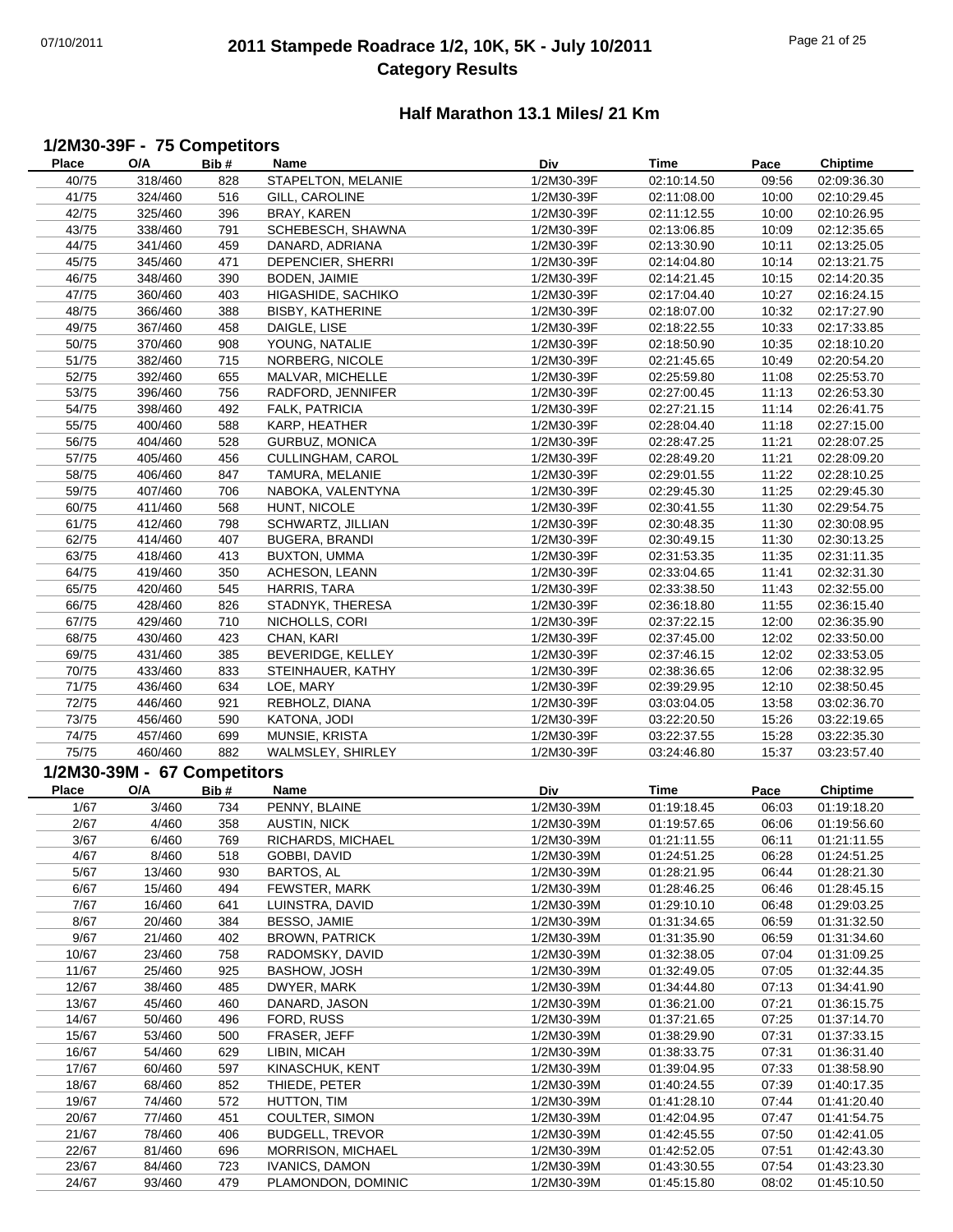## 07/10/2011 **2011 Stampede Roadrace 1/2, 10K, 5K - July 10/2011** Page 22 of 25 **Category Results**

#### **Half Marathon 13.1 Miles/ 21 Km**

# **1/2M30-39M - 67 Competitors**

| <b>Place</b> | O/A                         | Bib# | Name                    | Div                      | Time        | Pace  | <b>Chiptime</b> |
|--------------|-----------------------------|------|-------------------------|--------------------------|-------------|-------|-----------------|
| 25/67        | 94/460                      | 783  | RUSTAD, AARON           | 1/2M30-39M               | 01:45:17.10 | 08:02 | 01:44:56.50     |
| 26/67        | 96/460                      | 480  | DONAHUE, CHRIS          | 1/2M30-39M               | 01:45:32.55 | 08:03 | 01:45:15.15     |
| 27/67        | 104/460                     | 906  | WOOD, MIKE              | 1/2M30-39M               | 01:45:45.95 | 08:04 | 01:45:26.75     |
| 28/67        | 106/460                     | 733  | PENMAN, BRAD            | 1/2M30-39M               | 01:46:00.15 | 08:05 | 01:45:28.85     |
| 29/67        | 116/460                     | 926  | CHAPMAN, JEFFREY        | 1/2M30-39M               | 01:47:21.95 | 08:11 | 01:46:58.85     |
| 30/67        | 117/460                     | 845  | SURAWSKI, MATTHEW       | 1/2M30-39M               | 01:47:36.65 | 08:12 | 01:47:27.85     |
| 31/67        | 119/460                     | 886  | WATKINS, SEAN           | 1/2M30-39M               | 01:47:40.55 | 08:13 | 01:47:26.55     |
| 32/67        | 122/460                     | 469  | DE ROCCO, ROBERT        | 1/2M30-39M               | 01:48:19.95 | 08:16 | 01:47:49.30     |
| 33/67        | 125/460                     | 472  | DESTA, WES              | 1/2M30-39M               | 01:48:29.35 | 08:16 | 01:48:08.25     |
| 34/67        | 128/460                     | 465  | DAVISON, TREVOR         | 1/2M30-39M               | 01:48:45.10 | 08:18 | 01:48:35.50     |
| 35/67        | 129/460                     | 811  | SKRYNYK, CRAIG          | 1/2M30-39M               | 01:48:49.65 | 08:18 | 01:48:44.45     |
|              |                             |      |                         |                          |             |       |                 |
| 36/67        | 136/460<br>139/460          | 876  | <b>VULIC, MARKO</b>     | 1/2M30-39M               | 01:49:18.30 | 08:20 | 01:48:45.80     |
| 37/67        |                             | 832  | STEFAN, ARTHUR          | 1/2M30-39M               | 01:49:44.50 | 08:22 | 01:49:27.55     |
| 38/67        | 142/460                     | 821  | SOBEY, BRAD             | 1/2M30-39M               | 01:49:53.55 | 08:23 | 01:49:44.45     |
| 39/67        | 143/460                     | 378  | BENSLER, TIM            | 1/2M30-39M               | 01:49:59.90 | 08:23 | 01:49:46.50     |
| 40/67        | 145/460                     | 939  | SABOURIN, BENOIT        | 1/2M30-39M               | 01:50:15.35 | 08:24 | 01:49:40.20     |
| 41/67        | 147/460                     | 617  | LANDRY, JAY MASON       | 1/2M30-39M               | 01:50:44.85 | 08:27 | 01:50:26.00     |
| 42/67        | 153/460                     | 941  | MORTIMER, JASON         | 1/2M30-39M               | 01:51:22.55 | 08:30 | 01:50:57.10     |
| 43/67        | 167/460                     | 519  | GOMEZ, EDUARDO          | 1/2M30-39M               | 01:52:42.55 | 08:36 | 01:50:14.10     |
| 44/67        | 174/460                     | 868  | UNGER, CHRIS            | 1/2M30-39M               | 01:53:17.95 | 08:38 | 01:52:53.05     |
| 45/67        | 189/460                     | 654  | MALVAR, GLADY           | 1/2M30-39M               | 01:54:49.30 | 08:45 | 01:54:42.60     |
| 46/67        | 190/460                     | 535  | HALL, LYNDON            | 1/2M30-39M               | 01:54:53.15 | 08:46 | 01:54:07.05     |
| 47/67        | 202/460                     | 653  | MALTSEV, MIKHAIL        | 1/2M30-39M               | 01:56:07.55 | 08:51 | 01:55:41.65     |
| 48/67        | 208/460                     | 793  | SCHINDEL, KEITH         | 1/2M30-39M               | 01:56:57.50 | 08:55 | 01:56:32.40     |
| 49/67        | 215/460                     | 623  | LAZORKO, ROBERT         | 1/2M30-39M               | 01:58:03.40 | 09:00 | 01:57:25.80     |
| 50/67        | 218/460                     | 410  | <b>BURNS, RYAN</b>      | 1/2M30-39M               | 01:58:07.85 | 09:01 | 01:57:56.05     |
| 51/67        | 225/460                     | 551  | HAWKINS, MARK           | 1/2M30-39M               | 01:58:38.90 | 09:03 | 01:58:24.60     |
| 52/67        | 229/460                     | 628  | LEWIS, JONATHAN         | 1/2M30-39M               | 01:59:13.05 | 09:06 | 01:58:17.05     |
| 53/67        | 236/460                     | 505  | GAGNON, DAVID           | 1/2M30-39M               | 01:59:50.10 | 09:08 | 01:59:35.50     |
| 54/67        | 241/460                     | 507  | GANGULY, NILANJAN       | 1/2M30-39M               | 02:00:19.25 | 09:11 | 02:00:04.25     |
| 55/67        | 244/460                     | 785  | GOLDENBERG, RYAN        | 1/2M30-39M               | 02:00:26.95 | 09:11 | 01:59:54.95     |
| 56/67        | 250/460                     | 748  | PRATT, DOUG             | 1/2M30-39M               | 02:01:09.60 | 09:14 | 02:00:39.90     |
| 57/67        | 263/460                     | 784  | RUTTER, LOGAN           | 1/2M30-39M               | 02:03:47.60 | 09:27 | 02:03:08.00     |
| 58/67        | 290/460                     | 840  | SUBERLAK, ANTON         | 1/2M30-39M               | 02:07:09.70 | 09:42 | 02:06:40.85     |
| 59/67        | 301/460                     | 515  | GILL, ANDREW            | 1/2M30-39M               | 02:07:52.55 | 09:45 | 02:07:15.00     |
| 60/67        | 312/460                     | 874  | <b>VAUGHAN, PATRICK</b> | 1/2M30-39M               | 02:09:38.95 | 09:53 | 02:09:13.95     |
| 61/67        | 330/460                     | 752  | QUAN, WILLLIAM          | 1/2M30-39M               | 02:11:49.25 | 10:03 | 02:10:56.25     |
| 62/67        | 332/460                     | 441  | CLYDE, GEORDIE          | 1/2M30-39M               | 02:12:01.25 | 10:04 | 02:11:22.00     |
| 63/67        | 353/460                     | 464  | DAVIS, ROLAND           | 1/2M30-39M               | 02:15:39.80 | 10:21 | 02:15:10.95     |
|              | 361/460                     |      | HANN, DEREK             |                          |             |       |                 |
| 64/67        |                             | 549  |                         | 1/2M30-39M<br>1/2M30-39M | 02:17:33.15 | 10:30 | 02:16:52.40     |
| 65/67        | 374/460                     | 804  | SHEEHAN, RYAN           |                          | 02:19:32.85 | 10:39 | 02:19:32.85     |
| 66/67        | 383/460                     | 367  | BATTISTELLA, SIMON      | 1/2M30-39M               | 02:21:46.20 | 10:49 | 02:20:54.35     |
| 67/67        | 459/460                     | 544  | HARKNESS, LAWRENCE      | 1/2M30-39M               | 03:22:37.90 | 15:28 | 03:22:36.50     |
|              | 1/2M40-49F - 49 Competitors |      |                         |                          |             |       |                 |
| Place        | O/A                         | Bib# | Name                    | Div                      | Time        | Pace  | <b>Chiptime</b> |
| 1/49         | 48/460                      | 920  | NEUFELD, JILL           | 1/2M40-49F               | 01:37:05.95 | 07:24 | 01:37:02.40     |
| 2/49         | 65/460                      | 864  | TRIMBLE, PATTY          | 1/2M40-49F               | 01:40:06.95 | 07:38 | 01:40:01.35     |
| 3/49         | 88/460                      | 753  | QUON, CINDY             | 1/2M40-49F               | 01:44:22.75 | 07:58 | 01:44:09.45     |
| 4/49         | 108/460                     | 865  | TRUDEL, NANCY           | 1/2M40-49F               | 01:46:29.75 | 08:07 | 01:46:14.65     |
| 5/49         | 114/460                     | 543  | HARKER, HEATHER         | 1/2M40-49F               | 01:47:03.00 | 08:10 | 01:46:54.90     |
| 6/49         | 115/460                     | 879  | WALL, CAPRI             | 1/2M40-49F               | 01:47:14.50 | 08:11 | 01:47:10.95     |
| 7/49         | 151/460                     | 612  | KWAN, DIANA             | 1/2M40-49F               | 01:51:14.25 | 08:29 | 01:51:04.95     |
| 8/49         | 156/460                     | 767  | REIMER, SUSAN           | 1/2M40-49F               | 01:51:25.95 | 08:30 | 01:51:12.05     |
| 9/49         | 179/460                     | 576  | JAKOVAC, NANCY          | 1/2M40-49F               | 01:53:47.50 | 08:41 | 01:53:31.25     |
| 10/49        | 184/460                     | 422  | CHAN, JENNY             | 1/2M40-49F               | 01:54:19.65 | 08:43 | 01:54:03.55     |
| 11/49        | 187/460                     | 766  | REIMER, DORIS           | 1/2M40-49F               | 01:54:34.45 | 08:44 | 01:54:12.45     |
| 12/49        | 194/460                     | 644  | MACDONALD, ALIX         | 1/2M40-49F               | 01:55:07.35 | 08:47 | 01:54:47.60     |
| 13/49        | 193/460                     | 674  | MCKERNON, LESLIE        | 1/2M40-49F               | 01:55:07.35 | 08:47 | 01:54:47.40     |
| 14/49        | 199/460                     | 504  | FUNG, LYNDA             | 1/2M40-49F               | 01:55:44.95 | 08:50 | 01:55:25.15     |
| 15/49        | 205/460                     | 942  | SCHMIDT, JOANNE         | 1/2M40-49F               | 01:56:29.15 | 08:53 | 01:56:16.85     |
| 16/49        | 210/460                     | 409  | BURGE, NATALIE          | 1/2M40-49F               | 01:57:27.20 | 08:57 | 01:57:25.70     |
| 17/49        | 231/460                     | 892  | WHEELER, DEBBIE         | 1/2M40-49F               | 01:59:19.90 | 09:06 | 01:58:53.70     |
|              |                             |      |                         |                          |             |       |                 |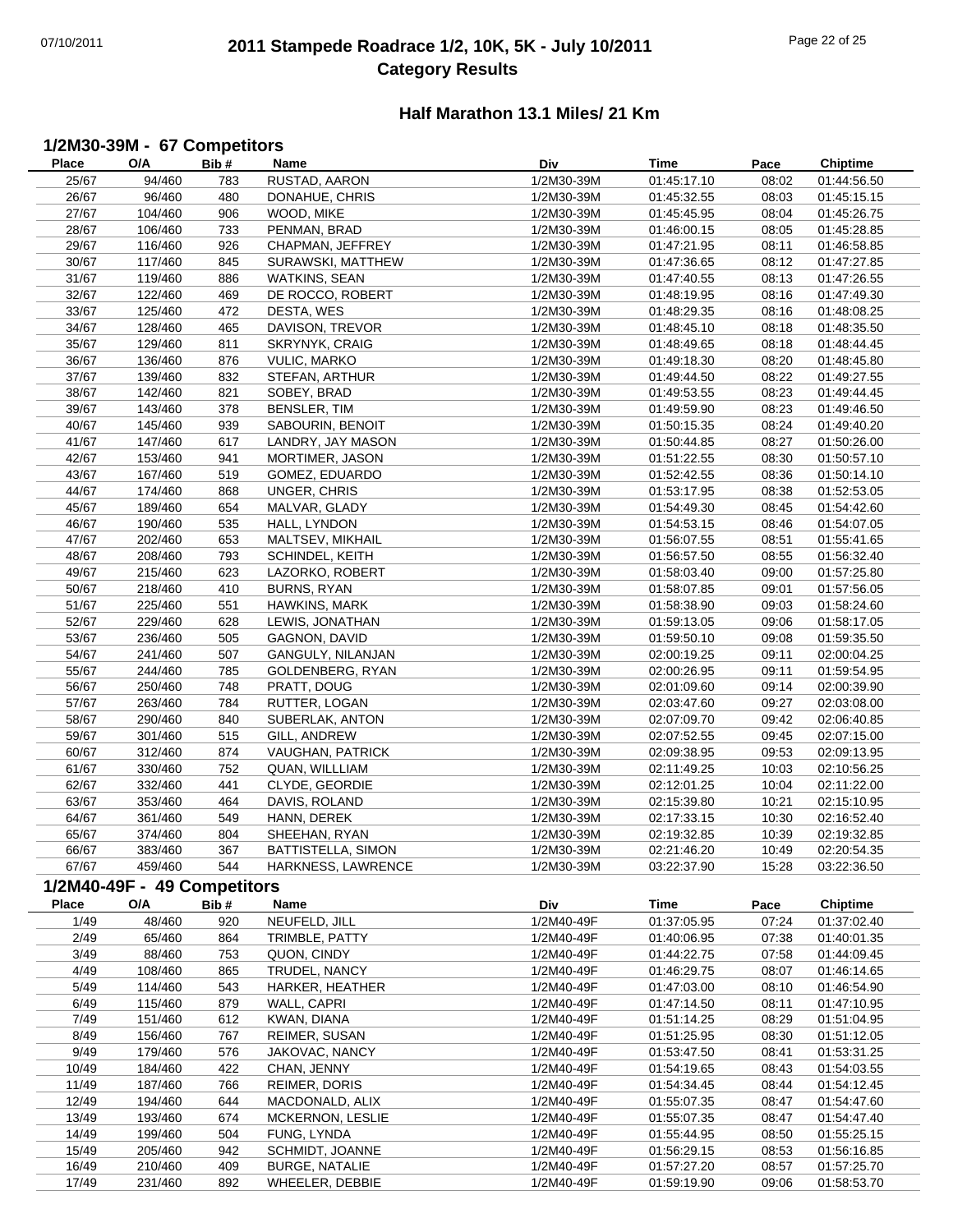## 07/10/2011 **2011 Stampede Roadrace 1/2, 10K, 5K - July 10/2011** Page 23 of 25 **Category Results**

#### **Half Marathon 13.1 Miles/ 21 Km**

## **1/2M40-49F - 49 Competitors**

| Place | O/A                         | Bib# | Name                          | Div        | Time        | Pace  | <b>Chiptime</b>            |
|-------|-----------------------------|------|-------------------------------|------------|-------------|-------|----------------------------|
| 18/49 | 237/460                     | 718  | OLAR, JENIFER                 | 1/2M40-49F | 01:59:51.65 | 09:09 | 01:59:31.40                |
| 19/49 | 242/460                     | 762  | RAWSON, KRISTA                | 1/2M40-49F | 02:00:21.55 | 09:11 | 01:59:43.95                |
| 20/49 | 248/460                     | 890  | WESA, BRENDA                  | 1/2M40-49F | 02:00:46.05 | 09:13 | 02:00:29.60                |
| 21/49 | 267/460                     | 610  | PORTER, KUNIKO                | 1/2M40-49F | 02:04:19.00 | 09:29 | 02:04:00.05                |
|       | 274/460                     |      |                               |            |             | 09:34 |                            |
| 22/49 |                             | 764  | REES, MIMI                    | 1/2M40-49F | 02:05:27.75 |       | 02:04:53.15                |
| 23/49 | 278/460                     | 931  | BOHNET, BRENDA                | 1/2M40-49F | 02:05:38.55 | 09:35 | 02:05:18.85                |
| 24/49 | 281/460                     | 375  | BELIAZI, HELENE               | 1/2M40-49F | 02:05:55.80 | 09:36 | 02:05:21.00                |
| 25/49 | 284/460                     | 829  | STARNINO, MARY                | 1/2M40-49F | 02:06:31.80 | 09:39 | 02:05:56.70                |
| 26/49 | 287/460                     | 805  | SHEPHERD, ALISON              | 1/2M40-49F | 02:06:41.55 | 09:40 | 02:06:11.65                |
| 27/49 | 289/460                     | 476  | DIFRANCESCO, LISA             | 1/2M40-49F | 02:07:04.25 | 09:41 | 02:06:33.20                |
| 28/49 | 297/460                     | 907  | YEE, SHAWNA                   | 1/2M40-49F | 02:07:36.65 | 09:44 | 02:07:33.40                |
| 29/49 | 314/460                     | 454  | CROOKS, MARGO                 | 1/2M40-49F | 02:09:55.35 | 09:55 | 02:09:23.95                |
| 30/49 | 320/460                     | 499  | FOX, KAREN                    | 1/2M40-49F | 02:10:23.10 | 09:57 | 02:09:53.40                |
| 31/49 | 321/460                     | 387  | LACEY, BIRGIT                 | 1/2M40-49F | 02:10:23.40 | 09:57 | 02:09:53.05                |
| 32/49 | 323/460                     | 360  | BAKER, THERESA                | 1/2M40-49F | 02:11:06.10 | 10:00 | 02:10:45.60                |
| 33/49 | 328/460                     | 910  | YUEN, FRANCES                 | 1/2M40-49F | 02:11:19.20 | 10:01 | 02:10:46.30                |
|       |                             |      |                               |            |             |       |                            |
| 34/49 | 333/460                     | 635  | LOKANC, SABINA                | 1/2M40-49F | 02:12:27.70 | 10:06 | 02:11:55.95                |
| 35/49 | 343/460                     | 773  | ROBINSON, HELEN               | 1/2M40-49F | 02:13:46.00 | 10:12 | 02:12:55.65                |
| 36/49 | 344/460                     | 717  | O'SHEA, BONNIE                | 1/2M40-49F | 02:14:00.75 | 10:13 | 02:13:15.15                |
| 37/49 | 347/460                     | 416  | CARLISLE, LAURA               | 1/2M40-49F | 02:14:20.25 | 10:15 | 02:13:59.70                |
| 38/49 | 357/460                     | 371  | BECKER, DOREEN                | 1/2M40-49F | 02:16:26.35 | 10:24 | 02:15:54.25                |
| 39/49 | 364/460                     | 639  | LOVEGROVE, ANGIE              | 1/2M40-49F | 02:18:05.95 | 10:32 | 02:17:20.25                |
| 40/49 | 377/460                     | 418  | CARVER, GINA                  | 1/2M40-49F | 02:20:48.85 | 10:44 | 02:20:23.35                |
| 41/49 | 385/460                     | 682  | MIFFLIN, KAREN                | 1/2M40-49F | 02:22:23.55 | 10:52 | 02:21:58.65                |
| 42/49 | 388/460                     | 553  | HERTLING, MARLO               | 1/2M40-49F | 02:23:05.20 | 10:55 | 02:22:20.90                |
| 43/49 | 391/460                     | 605  | KREBS, BARB                   | 1/2M40-49F | 02:25:37.10 | 11:06 | 02:24:49.20                |
| 44/49 | 397/460                     | 626  | LENNOX, BREDA                 | 1/2M40-49F | 02:27:00.45 | 11:13 | 02:26:52.50                |
| 45/49 | 399/460                     | 627  | LEWIS, ALISON                 | 1/2M40-49F | 02:27:21.70 | 11:14 | 02:26:30.45                |
| 46/49 | 425/460                     | 523  | GOVENDER, JOANNE              | 1/2M40-49F | 02:34:38.90 | 11:48 | 02:33:50.00                |
| 47/49 | 435/460                     | 780  | RUDY, CAROL                   | 1/2M40-49F | 02:39:04.70 | 12:08 | 02:38:37.55                |
| 48/49 | 444/460                     | 514  | GILJE, MARY                   | 1/2M40-49F | 02:56:43.20 | 13:29 | 02:56:39.90                |
| 49/49 | 447/460                     | 662  | MATTHEWS, JENNIFER            | 1/2M40-49F | 03:06:28.90 | 14:14 | 03:06:26.35                |
|       |                             |      |                               |            |             |       |                            |
|       |                             |      |                               |            |             |       |                            |
|       | 1/2M40-49M - 49 Competitors |      |                               |            |             |       |                            |
| Place | O/A                         | Bib# | Name                          | <b>Div</b> | Time        | Pace  | Chiptime                   |
| 1/49  | 12/460                      | 933  | BROGAN, PADDY                 | 1/2M40-49M | 01:27:27.50 | 06:40 | 01:27:24.30                |
| 2/49  | 19/460                      | 928  | YOUNG, WAYNE                  | 1/2M40-49M | 01:29:58.35 | 06:52 | 01:29:55.65                |
| 3/49  | 22/460                      | 363  | <b>BAPTISTE, FABIAN</b>       | 1/2M40-49M | 01:31:39.65 | 06:59 | 01:31:36.10                |
| 4/49  | 26/460                      | 872  | VANDEN DOOL, GLENN            | 1/2M40-49M | 01:32:51.25 | 07:05 | 01:32:45.80                |
| 5/49  | 28/460                      | 888  | WEBB, DAVID                   | 1/2M40-49M | 01:33:32.55 | 07:08 | 01:33:28.90                |
| 6/49  | 33/460                      | 542  |                               | 1/2M40-49M | 01:33:49.45 | 07:09 |                            |
|       |                             |      | HARGREAVES, NEALE             |            |             |       | 01:33:34.10<br>01:34:00.90 |
| 7/49  | 36/460                      | 490  | EVANS, DOUGLAS                | 1/2M40-49M | 01:34:02.80 | 07:10 |                            |
| 8/49  | 41/460                      | 381  | BEREZAN, DAVID                | 1/2M40-49M | 01:35:05.35 | 07:15 | 01:35:00.90                |
| 9/49  | 42/460                      | 836  | STRATMOEN, DARIN              | 1/2M40-49M | 01:35:21.65 | 07:16 | 01:35:18.55                |
| 10/49 | 44/460                      | 823  | SPARKSMAN, STEVEN             | 1/2M40-49M | 01:35:31.10 | 07:17 | 01:35:29.60                |
| 11/49 | 47/460                      | 822  | SOLVBJERG, GREG               | 1/2M40-49M | 01:36:54.15 | 07:23 | 01:36:50.95                |
| 12/49 | 55/460                      | 863  | TOWNS, STEVE                  | 1/2M40-49M | 01:38:34.60 | 07:31 | 01:38:32.90                |
| 13/49 | 58/460                      | 621  | LAUTSCH, MARTIN               | 1/2M40-49M | 01:38:53.25 | 07:32 | 01:38:41.55                |
| 14/49 | 62/460                      | 651  | MAIDMENT, MIKE                | 1/2M40-49M | 01:39:16.55 | 07:34 | 01:39:12.20                |
| 15/49 | 79/460                      | 663  | MATTHEWS, JONATHAN            | 1/2M40-49M | 01:42:46.15 | 07:50 | 01:42:43.45                |
| 16/49 | 80/460                      | 563  | HOTCHKISS, JEFFREY            | 1/2M40-49M | 01:42:47.65 | 07:50 | 01:42:46.55                |
| 17/49 | 82/460                      | 439  | <b>CLARKSON, BOB</b>          | 1/2M40-49M | 01:43:04.75 | 07:52 | 01:42:56.05                |
| 18/49 | 103/460                     | 510  | <b>GARRIES, RUSSELL</b>       | 1/2M40-49M | 01:45:43.95 | 08:04 | 01:45:31.75                |
| 19/49 | 110/460                     | 362  | BANTLE, GARY                  | 1/2M40-49M | 01:46:36.95 | 08:08 | 01:46:24.50                |
| 20/49 | 111/460                     | 618  | LANGEMAN, PETER               | 1/2M40-49M | 01:46:41.70 | 08:08 | 01:46:33.75                |
| 21/49 | 121/460                     | 672  | <b>MCINNIS, GERARD</b>        | 1/2M40-49M | 01:47:43.35 | 08:13 | 01:47:36.75                |
| 22/49 | 140/460                     | 714  | NOLIN, GRANT                  | 1/2M40-49M | 01:49:45.05 | 08:22 | 01:49:30.35                |
| 23/49 | 141/460                     | 819  | SMOLINSKI, CAMERON            | 1/2M40-49M | 01:49:47.45 | 08:22 | 01:49:22.65                |
| 24/49 | 152/460                     | 839  | STYCZEN, MIKE                 | 1/2M40-49M | 01:51:16.70 | 08:29 | 01:50:58.25                |
| 25/49 | 155/460                     | 685  | MILLS, MARK                   | 1/2M40-49M | 01:51:25.80 | 08:30 | 01:51:16.25                |
| 26/49 | 160/460                     | 434  | CHRISTOPHER, CHARLES          | 1/2M40-49M | 01:51:37.45 | 08:31 | 01:50:59.55                |
| 27/49 | 163/460                     | 911  |                               | 1/2M40-49M | 01:51:50.95 | 08:32 | 01:51:18.65                |
| 28/49 | 173/460                     | 856  | YUEN, WALTER<br>THOMSEN, GORD | 1/2M40-49M | 01:53:14.15 | 08:38 | 01:53:00.75                |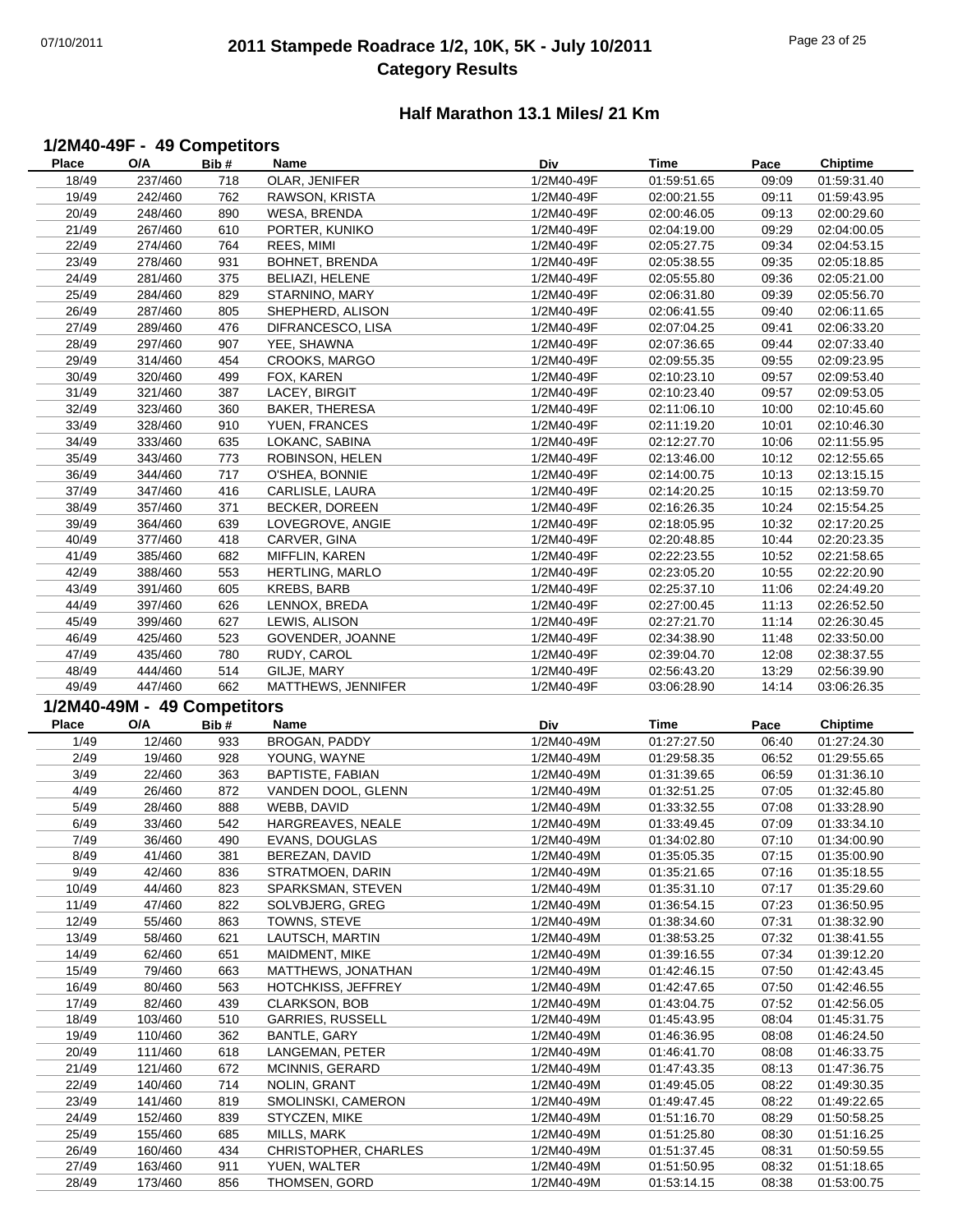## 07/10/2011 **2011 Stampede Roadrace 1/2, 10K, 5K - July 10/2011** Page 24 of 25 **Category Results**

#### **Half Marathon 13.1 Miles/ 21 Km**

#### **1/2M40-49M - 49 Competitors**

| <b>Place</b> | O/A                         | Bib#  | Name                    | Div        | Time                       | Pace  | <b>Chiptime</b>            |
|--------------|-----------------------------|-------|-------------------------|------------|----------------------------|-------|----------------------------|
| 29/49        | 177/460                     | 746   | POTTINGER, DUNCAN       | 1/2M40-49M | 01:53:31.00                | 08:39 | 01:53:17.05                |
| 30/49        | 180/460                     | 446   | COMEAU, BERNARD         | 1/2M40-49M | 01:53:55.50                | 08:41 | 01:53:45.60                |
| 31/49        | 186/460                     | 806   | SIDERITSCH, TERRY       | 1/2M40-49M | 01:54:30.25                | 08:44 | 01:54:21.75                |
| 32/49        | 192/460                     | 807   | PRINGLE, TODD           | 1/2M40-49M | 01:55:03.30                | 08:46 | 01:54:40.30                |
| 33/49        | 201/460                     | 661   | MASSA, THIERRY          | 1/2M40-49M | 01:55:58.80                | 08:51 | 01:55:38.60                |
| 34/49        | 212/460                     | 650   | MACPHEE, DAN            | 1/2M40-49M | 01:57:38.15                | 08:58 | 01:57:10.05                |
| 35/49        | 266/460                     | 574   | INFUSINO, SANTO         | 1/2M40-49M | 02:04:07.00                | 09:28 | 02:03:39.35                |
| 36/49        | 273/460                     | 554   | HERTLING, MICHAEL       | 1/2M40-49M | 02:05:25.85                | 09:34 | 02:03:22.30                |
| 37/49        | 288/460                     | 676   | MCLEAN, ROB             | 1/2M40-49M | 02:07:01.35                | 09:41 | 02:06:40.15                |
| 38/49        | 298/460                     | 431   | CHIKARA, HONOUR         | 1/2M40-49M | 02:07:44.00                | 09:45 | 02:07:02.70                |
| 39/49        | 309/460                     | 744   | POOK, SCOTT             | 1/2M40-49M | 02:09:07.10                | 09:51 | 02:08:14.00                |
| 40/49        | 331/460                     | 751   | QUAN, PAUL              | 1/2M40-49M | 02:11:49.55                | 10:03 | 02:10:56.85                |
| 41/49        | 337/460                     | 374   | BEITEL, GERRY           | 1/2M40-49M | 02:13:04.65                | 10:09 | 02:11:04.25                |
| 42/49        | 342/460                     | 382   | <b>BERKENPAS, PERRY</b> | 1/2M40-49M | 02:13:31.35                | 10:11 | 02:13:07.65                |
| 43/49        | 350/460                     | 705   | MYRON, ROB              | 1/2M40-49M | 02:15:02.05                | 10:18 | 02:14:25.15                |
| 44/49        | 352/460                     | 353   | ALLAN, SCOTT            | 1/2M40-49M | 02:15:28.85                | 10:20 | 02:14:48.05                |
| 45/49        | 381/460                     | 721   | ORR, ROB                | 1/2M40-49M | 02:20:55.65                | 10:45 | 02:20:11.90                |
| 46/49        | 403/460                     | 498   | FOWLOW, DAVE            | 1/2M40-49M | 02:28:36.95                | 11:20 | 02:27:48.65                |
| 47/49        | 410/460                     | 912   | ZANIECKI, TOM           | 1/2M40-49M | 02:30:22.45                | 11:28 | 02:27:47.75                |
| 48/49        | 415/460                     | 787   | MOORE, GARY             | 1/2M40-49M | 02:31:06.00                | 11:32 | 02:30:24.70                |
| 49/49        | 440/460                     | 537   | HANRAHAN, MATTHEW       | 1/2M40-49M | 02:44:41.40                | 12:34 | 02:44:38.40                |
|              | 1/2M50-59F - 25 Competitors |       |                         |            |                            |       |                            |
| <b>Place</b> | O/A                         | Bib#  | <b>Name</b>             | Div        | <b>Time</b>                | Pace  | <b>Chiptime</b>            |
| 1/25         | 159/460                     | 380   | BENZ, CATHY             | 1/2M50-59F | 01:51:36.30                | 08:31 | 01:51:21.75                |
| 2/25         | 171/460                     | 771   | RINGDAHL, RITA          | 1/2M50-59F | 01:52:58.95                | 08:37 | 01:52:43.50                |
| 3/25         | 233/460                     | 877   | WAITE, ERIN             | 1/2M50-59F | 01:59:43.25                | 09:08 | 01:59:22.10                |
| 4/25         | 253/460                     | 394   | BOYNTON, NUI            | 1/2M50-59F | 02:01:44.95                | 09:17 | 02:01:24.25                |
| 5/25         | 265/460                     | 538   | HANTZSCH, PATTIE        | 1/2M50-59F | 02:03:50.10                | 09:27 | 02:03:26.30                |
| 6/25         | 276/460                     | 365   | <b>BASSETT, YOSHIE</b>  | 1/2M50-59F | 02:05:35.60                | 09:35 | 02:05:15.90                |
| 7/25         | 285/460                     | 473   | DEVEAU, RENEE           | 1/2M50-59F | 02:06:32.15                | 09:39 | 02:05:57.35                |
| 8/25         | 294/460                     | 703   | AYCOCK, ZAN             | 1/2M50-59F | 02:07:31.75                | 09:44 | 02:07:01.15                |
| 9/25         | 303/460                     | 849   | TASHIMA, MIYUKI         | 1/2M50-59F | 02:08:20.50                | 09:47 | 02:08:00.90                |
| 10/25        | 307/460                     | 513   | <b>GEMMEL, JANICE</b>   | 1/2M50-59F | 02:08:56.75                | 09:50 | 02:08:28.35                |
| 11/25        | 359/460                     | 932   | <b>BOIVIN, SYLVIE</b>   | 1/2M50-59F | 02:16:50.70                | 10:26 | 02:16:18.85                |
| 12/25        | 376/460                     | 548   | HEINRICHS, JOSETTE      | 1/2M50-59F | 02:20:04.95                | 10:41 | 02:19:35.00                |
| 13/25        | 379/460                     | 604   | <b>KRAUSS, CATHY</b>    | 1/2M50-59F | 02:20:54.65                | 10:45 | 02:20:18.45                |
| 14/25        | 380/460                     | 531   | HADDOW, HEATHER         | 1/2M50-59F | 02:20:54.70                | 10:45 | 02:20:19.35                |
| 15/25        | 389/460                     | 540   | HARAGA, DEB             | 1/2M50-59F | 02:24:47.40                | 11:03 | 02:24:12.40                |
| 16/25        | 393/460                     | 697   | MORRISON, YVONNE        | 1/2M50-59F | 02:26:18.45                | 11:10 | 02:25:31.35                |
| 17/25        | 394/460                     | 669   | MCGEACHIE, PAM          | 1/2M50-59F | 02:26:22.65                | 11:10 | 02:25:48.40                |
| 18/25        | 424/460                     | 689   | MOHR, LORRAINE          | 1/2M50-59F | 02:34:04.75                | 11:45 | 02:33:16.80                |
| 19/25        | 438/460                     | 862   | TOREN, BELLANNE         | 1/2M50-59F | 02:41:16.55                | 12:18 | 02:41:15.65                |
| 20/25        | 443/460                     | 895   | WILLIAMS, RUTH          | 1/2M50-59F | 02:56:30.20                | 13:28 | 02:56:27.00                |
| 21/25        | 448/460                     | 755   | RACZ, PAMELA            | 1/2M50-59F | 03:09:03.80                | 14:25 | 03:09:02.40                |
| 22/25        | 450/460                     | 631   | LIGUORI, ELLEN          | 1/2M50-59F | 03:09:53.75                | 14:29 | 03:09:53.75                |
| 23/25        | 452/460                     | 659   | MARTIN, JANICE          | 1/2M50-59F | 03:16:55.55                | 15:01 | 03:16:54.55                |
| 24/25        | 454/460                     | 508   | <b>GARDIN, SHERRY</b>   | 1/2M50-59F | 03:22:20.20                | 15:26 | 03:22:20.00                |
| 25/25        | 458/460                     | 426   | CHARCHUK, DEBRA         | 1/2M50-59F | 03:22:37.85                | 15:28 | 03:22:36.70                |
|              | 1/2M50-59M - 42 Competitors |       |                         |            |                            |       |                            |
| <b>Place</b> | O/A                         | Bib # | Name                    | Div        | <b>Time</b>                | Pace  | <b>Chiptime</b>            |
| 1/42         | 17/460                      | 778   | ROWE, PHILIP            | 1/2M50-59M | 01:29:12.75                | 06:48 | 01:29:08.60                |
| 2/42         | 61/460                      | 586   | JONES, TED              | 1/2M50-59M | 01:39:06.40                | 07:33 | 01:38:57.25                |
| 3/42         | 64/460                      | 560   | HODGSON, SCOTT          | 1/2M50-59M | 01:39:48.10                | 07:37 | 01:39:41.80                |
| 4/42         | 67/460                      | 686   | MISFELDT, DAVID         | 1/2M50-59M | 01:40:22.00                | 07:39 | 01:40:18.10                |
| 5/42         | 69/460                      | 564   | HRYNUIK, DALE           | 1/2M50-59M | 01:40:37.45                | 07:40 | 01:40:31.95                |
| 6/42         | 75/460                      | 873   | VANGILST, JIM           | 1/2M50-59M |                            | 07:45 |                            |
| 7/42         | 85/460                      | 817   | SMITH, STEVE            | 1/2M50-59M | 01:41:42.55<br>01:43:41.95 | 07:54 | 01:41:31.55<br>01:43:17.55 |
| 8/42         | 90/460                      | 794   | SCHOENTHALER, LORNE     | 1/2M50-59M | 01:44:48.55                | 08:00 | 01:44:42.35                |
| 9/42         | 92/460                      | 768   | RENNER, KURT            | 1/2M50-59M | 01:45:10.60                | 08:01 | 01:44:47.85                |
| 10/42        | 97/460                      | 447   | CONDON, EDMOND          | 1/2M50-59M | 01:45:33.20                | 08:03 | 01:45:25.55                |
| 11/42        | 98/460                      | 352   | ALBINATI, KEITH         | 1/2M50-59M | 01:45:35.20                | 08:03 | 01:45:30.30                |
| 12/42        | 101/460                     | 937   | FESTIVAL, MARIO         | 1/2M50-59M | 01:45:40.50                | 08:03 | 01:45:33.80                |
|              |                             |       |                         |            |                            |       |                            |